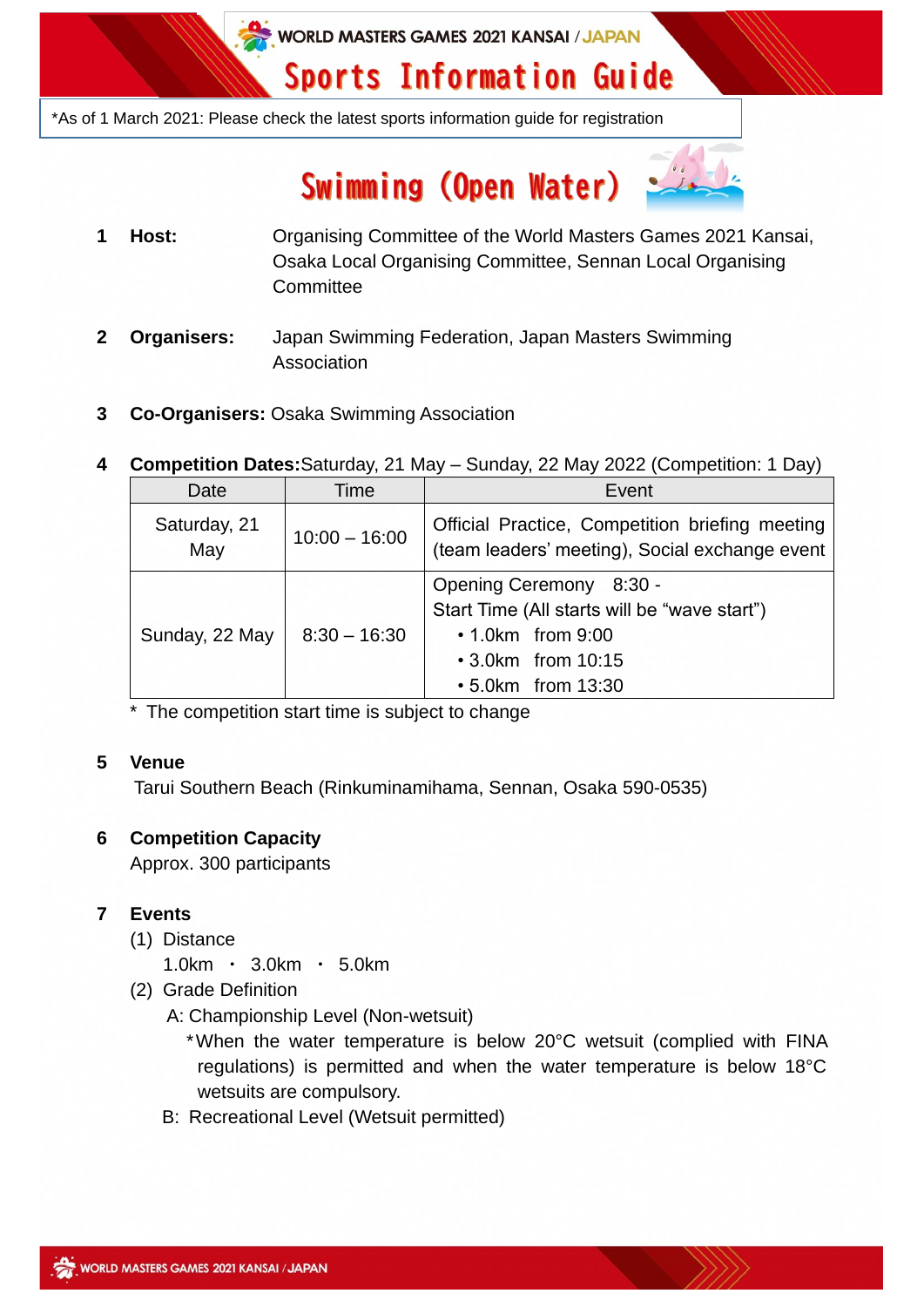## (3) Age Categories (For all Grades)

#### (General Category)

| For all<br>Grades | <b>Distance</b>     | <b>Age Categories</b>                                                       |
|-------------------|---------------------|-----------------------------------------------------------------------------|
| Men               | 1.0km, 3.0km, 5.0km | 25+, 30+, 35+, 40+, 45+, 50+, 55+, 60+,<br>65+,70+,75+80+,85+,90+,95+,100+  |
| Women             | 1.0km, 3.0km, 5.0km | 25+, 30+, 35+, 40+, 45+, 50+, 55+, 60+,<br>65+,70+,75+,80+,85+,90+,95+,100+ |

### **8 Competition Rules and Methods**

(1) Competition Rules

All swimming events will be conducted in accordance with the FINA OPEN WATER SWIMMING RULES 2017-2021 and local rules or as otherwise specified in this document.

- (2) Technical Delegate Hidesumi Kaneko, Japan Swimming Federation
- (3) Competition Rule
	- Time limits:
		- 1.0 km 50 minutes
		- 3.0 km 120 minutes
		- 5.0 km 150 minutes
	- Swim suit, Wetsuit: Championships events must comply with FINA regulations.
		- Swim suit: The competitor can wear only one swimsuit in one or two pieces. No additional items, like arm bands or leg bands shall be regarded as parts of a swimsuit. When the water temperature is 20°C or above, swimsuits for both men and women shall not cover the neck, nor extend past the shoulder, nor extend below the ankle.
		- Wetsuit: The use of a wetsuit is not permitted. However, when the water temperature is below 20°C wetsuit is permitted (as option) and when the water temperature is below 18°C wetsuits are compulsory.
		- For the Recreational Level, there is no restriction. The use of wetsuit is recommended.
	- Feeding platform: All athletes, including the championship level, are allowed to feed from the platform.

#### **9 Eligibility**

(1) Age requirement:

Minimum age is 25 (born on or before 31 December 1997)

In line with the sport-specific rules, an athlete must compete in their designated age group, thus, age determined as at 31 December 2022. (Ex. if you are 39 during Games time but have turned 40 by 31 December 2022, you would compete in the 40+ age category.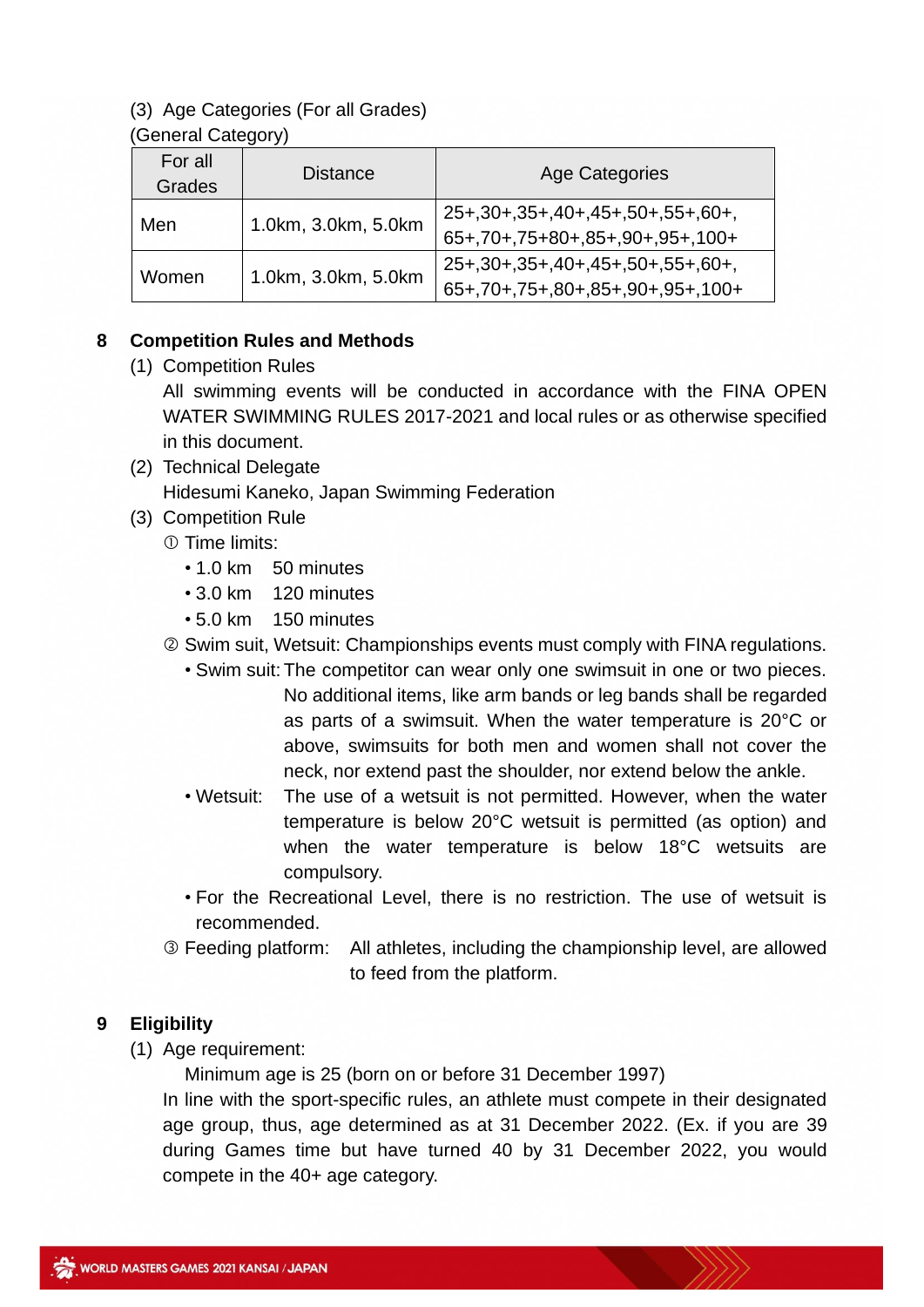(2)Others:

Persons with impairments are limited to those who can participate under the same conditions as healthy people

#### **10 Medal Ceremony**

The Gold, Silver and Bronze medals will be awarded to the first, second and third-ranked teams by level and by category.

The medal award ceremony will be held at any time at the end of each event (distance).

#### **11 Registration Fee**

- (1) Competition participation fee (including tax and handling fee)
	- \* Check [World Masters Games 2021 Kansai Participation Terms and Conditions](https://www.wmg2021.jp/en/games/guideline.html) for detail.
	- Competition participants (Basic fee: allowed to participate in 5 disciplines)
		- a) Overseas participants: 24,000 yen/person (Including a transportation pass for mobility within the Kansai area.)
		- b) Domestic participants: 15,000 yen/person (Does not include a transportation pass. Could be bought optionally at an additional cost.)
	- Persons related to the competition (Basic fee)
		- a) Overseas participants: 14,000 yen/person (Including a transportation pass for mobility within the Kansai area.)
		- b) Domestic participants: 5,000 yen/person (Does not include a transportation pass. Could be bought optionally at an additional cost.)
- (2) Additional charges (extra fee) **None**
- (3) Rental fee for competition equipment, etc. None (Competition equipment will not be rented.)

#### **12 How to Apply for Participation**

Application is made through the entry system on the official website (Entry System) dedicated to the application for the entry to the competition via PC or smartphone.

\* Check [World Masters Games 2021 Kansai Participation Terms and Conditions](https://www.wmg2021.jp/en/games/guideline.html) for detail.

#### **13 Notes on Participation**

(1) In case of bad weather

The competition may be held by changing the competition course, distance and start time, etc. may be changed. In case of cancellation, such decision will be made by 7:00 on the day of the official training and by 6:00 on the day of the competition and posted on the website.

(2) Competition equipment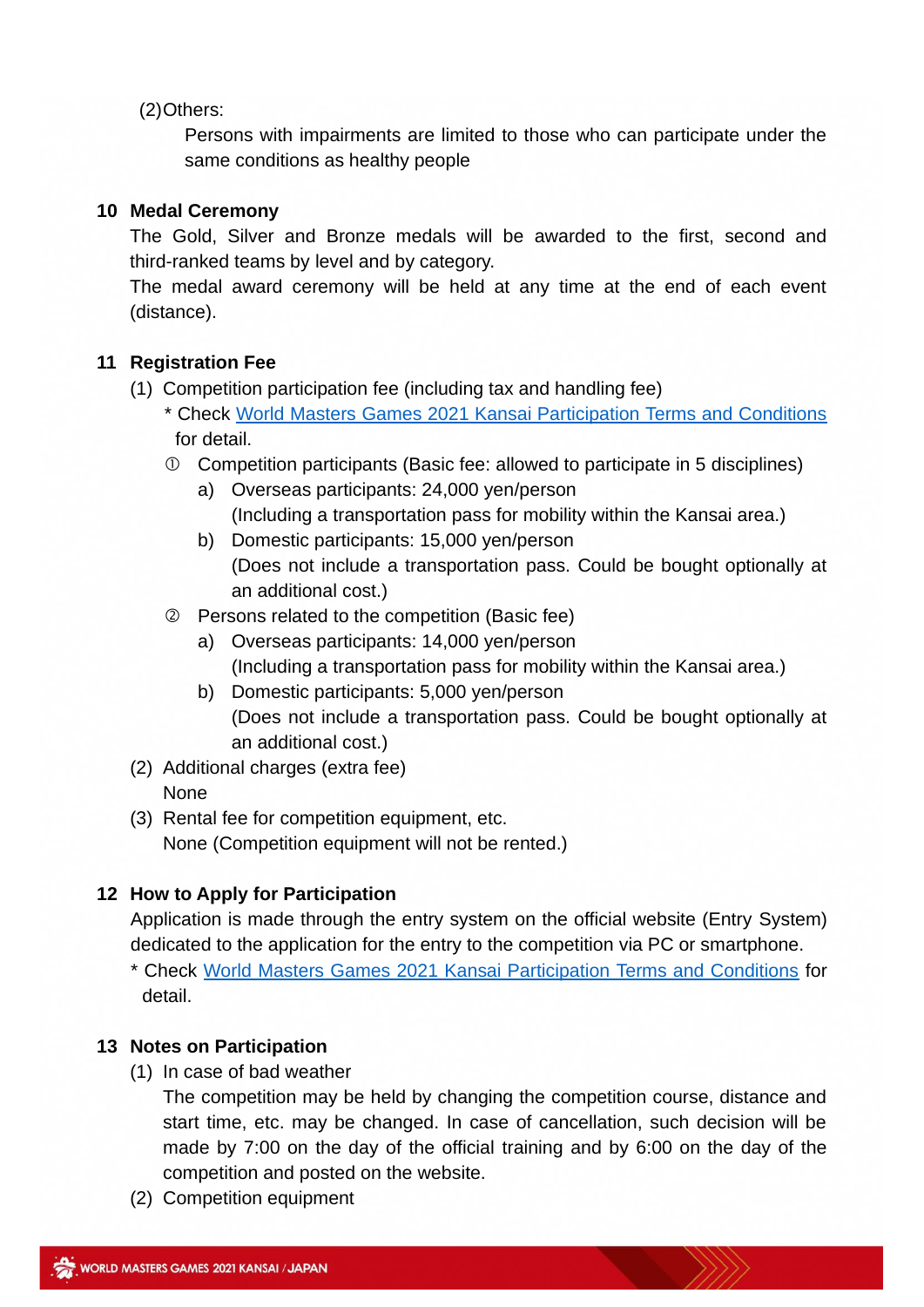Each swimmer must provide itself with the swimsuits and wet suits and the organiser will provide the swim caps. The timing chips will be distributed at the time of entry registration (they must be returned.).

(3) Insurance

The organiser will subscribe to accident insurance for participants, but this insurance is applicable only to "injuries incurred during the competition in the competition venues" of the "competition participants and persons related to the competition", and does not cover all kinds of risks during the competition. Therefore, all persons taking part in the competition are requested to subscribe to required insurance at own risk and costs.

\* Check [World Masters Games 2021 Kansai Participation Terms and Conditions](https://www.wmg2021.jp/en/games/guideline.html) for detail.

- (4) Doping Control
	- The doping control in accordance with the [World Anti-Doping Code](https://www.playtruejapan.org/entry_img/wada_code_2021_jp_20201218.pdf) and [the](https://d3tfdru9q5sbcz.cloudfront.net/2021/06/2021-IMGA-ADR.pdf)  [rules of the International Masters Games Association](https://d3tfdru9q5sbcz.cloudfront.net/2021/06/2021-IMGA-ADR.pdf) shall apply to this competition.
	- Anti-doping activities (doping inspections and anti-doping education activities) shall be conducted in accordance with [the rules of the International Masters](https://d3tfdru9q5sbcz.cloudfront.net/2021/06/2021-IMGA-ADR.pdf)  [Games Association.](https://d3tfdru9q5sbcz.cloudfront.net/2021/06/2021-IMGA-ADR.pdf)
	- Participants are deemed to have agreed to be subject to doping control procedures in accordance with [the rules of the International Masters Games](https://d3tfdru9q5sbcz.cloudfront.net/2021/06/2021-IMGA-ADR.pdf)  [Association](https://d3tfdru9q5sbcz.cloudfront.net/2021/06/2021-IMGA-ADR.pdf) upon entry to the competition. Participants are advised to check [the rules of the International Masters Games Association](https://d3tfdru9q5sbcz.cloudfront.net/2021/06/2021-IMGA-ADR.pdf) Rules for more details.
	- This competition aims to promote anti-doping activities as an activity to protect clean sports and clean athletes in order to leave various values of sports to the next generation through sports in cooperation with the Japan Anti-Doping Agency.

#### **14 Application for Accommodation and Transportation**

(1) Accommodation

Refer to the Accommodation Information Page on the [World Masters Games](https://www.wmg2021.jp/en/accommodation/index.html) [2021 Kansai Official Website](https://www.wmg2021.jp/en/accommodation/index.html) for information on accommodation.

(2) Transportation

Refer to the Transportation Information Page on the [World Masters Game 2021](https://www.wmg2021.jp/en/games/trafficguide.html)  [Kansai Official Website](https://www.wmg2021.jp/en/games/trafficguide.html) for transportation information including access to the venue.

#### **15 Others**

All participants must complete the accreditation process and check-in at the competition venue before participating (competing or getting involved) in a competition.

(1) Games Accreditation

Accreditation services shall be provided at the Opening Village, each Prefectural